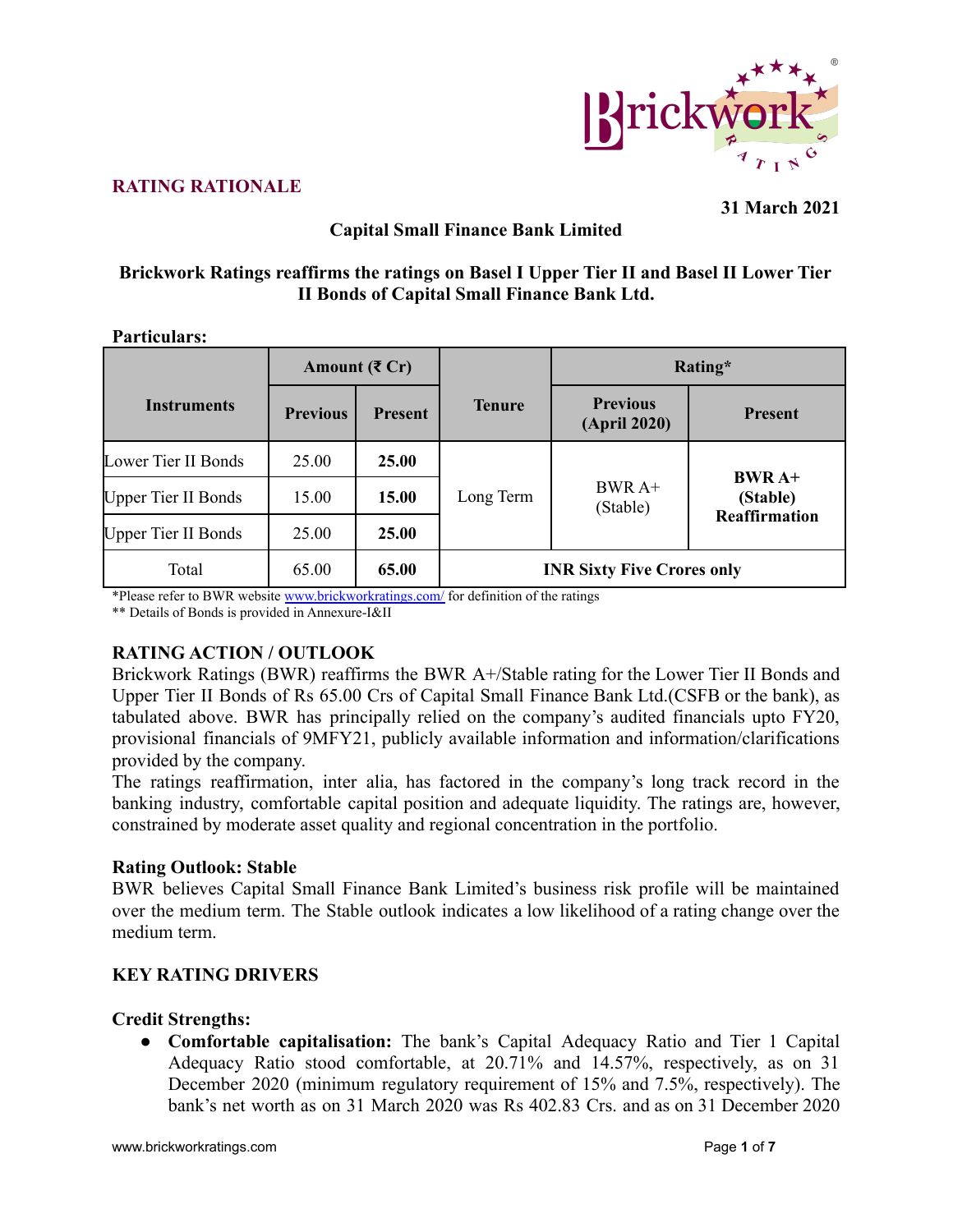

stood at Rs.429.46 Crs. as against Rs 248.87 Crs. as of 31 March 2019. BWR believes CSFM will continue to maintain comfortable capitalisation over the medium term.

- **● Steady growth in business:** CSFB has witnessed consistent and sustainable growth in its business in the last 3 years. The bank's business grew by 23.83% from Rs. 6276.04 Crs. in FY19 to Rs. 7772.19 Crs. in FY20 and further increased by 14.27% to Rs 8881.79 Crs. as on 31 December 2020. The bank's loan book grew by 27% during FY20 from Rs 2608.78 Crs. in FY19 to Rs.3325.57 Crs. in FY20 and further grew by 7% to Rs.3564.26 Crs. as on 31 December 2020. The total deposits grew by 21.25% during FY20 from Rs 3667.26 Crs. in FY19 to Rs.4446.62 Crs. in FY20, and further deposits grew by 19.58% and stood at Rs.5317.53 Crs. as on 31 December 2020.
- **Liquidity profile**: The bank has a positive cumulative mismatch in the long run, indicating a comfortable liquidity position as far as the repayment of liabilities is concerned. The Liquidity Coverage Ratio (LCR) stood at 417.32% for the quarter ended December 2020, compared with the Basel III requirement of a minimum 100%.

#### **Credit Risks:**

- **Asset quality**: The bank's overall asset quality is moderate, with a GNPA of 1.76% and NNPA of 1.25% as of 31 March 2020, as against a GNPA of 1.30% and NNPA of 0.93% in March 2019. The asset quality improved in 9MFY21, with the gross NPA and net NPA decreasing to 1.54% and 0.91%, respectively, (1.99% and 1.44%, respectively, in 9MFY20), considering the Supreme Court order. Without considering the order, the GNPA was 2.01% and NNPA was at 1.31% as on 31 December 2020. The provision coverage ratio improved to 40.93% as per 9MFY21 (27.68% as per 9MFY20). Now since the supreme court has lifted the blanket ban on NPA classification the bank's asset quality will remain a key monitorable.
- **Moderate profitability:** The bank's interest income increased by 32.70% from Rs. 377.60 Cr in FY19 to Rs. 501.09 Crs. in FY20. During 9MFY21, the bank reported interest income of Rs. 410.27 Crs. The PAT increased by 30.75% from Rs. 19.41 Cr in FY19 to Rs. 25.38 Crs. in FY20 and reported a PAT of Rs. 27.01 Crs. during 9MFY21. The cost to income ratio declined from 79.31% during FY19 to 75.76% in FY20, which reduced to 71.95% during 9MFY21.Although the bank is in operations since 2000, the PAT has remained moderate in comparison to its peer and remains a key monitorable.
- **Regional concentration Risk**: As of December 2020, the bank operated 156 branches across Punjab, Chandigarh, Haryana, Rajasthan and Delhi. The bank is in a growth phase and is expected to diversify the branch network; this is expected to further grow the overall business. As of 31 December 2020, the majority of the bank portfolio was geographically concentrated in Punjab  $(\sim 93\%$  of the portfolio). However, the bank is slowly expanding into other states, including Haryana, Chandigarh, Rajasthan and Delhi.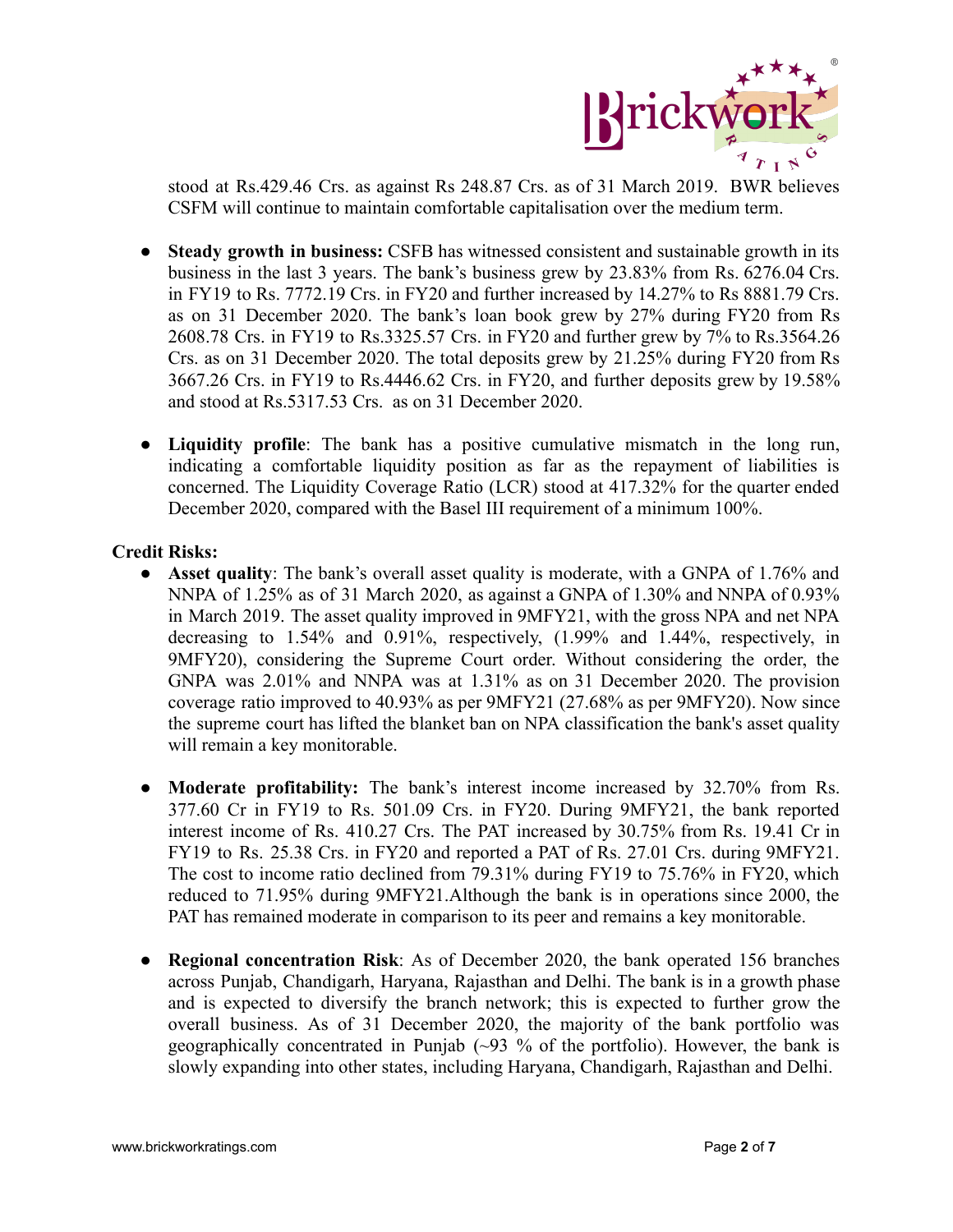

#### **ANALYTICALAPPROACH AND APPLICABLE RATING CRITERIA**

For arriving at its ratings, BWR has applied its rating methodology as detailed in the Rating Criteria below (hyperlinks provided at the end of this rationale).

#### **RATING SENSITIVITIES**

**Upward:** The ability to increase the interest income, PAT, improvement in the resource profile and retention of asset quality from any further deterioration will be key rating positives. **Downward:** Deterioration in the asset quality from the current level and its impact on the profitability and overall performance of the bank will remain monitorable.

**LIQUIDITY POSITION: ADEQUATE**

The bank has adequate liquidity, as reflected through its liquidity coverage ratio of 417.32% for the quarter ended December 2020 (as against Min LCR of 100% ) and positive cumulative mismatches up to a 1-year time bucket, as per the structural liquidity statement dated 31 December 2020.

#### **COMPANY PROFILE**

Capital Small Finance Bank Limited started operations as India's first small finance bank on 24 April 2016, after a conversion from a capital local area bank. The bank received an in-principal approval from the RBI to set-up a small finance bank in September 2015 and it received the regular license on 4 March 2016. The bank got listed in the Schedule II of the Reserve Bank of India Act on 8 November 2016 and has also received the Authorized Dealer II license. Prior to the conversion to a small finance bank, the "capital local area bank" was operating as India's largest local area bank since 14 January 2000. The bank transitioned from a local area bank to small finance bank with 47 branches. As of December 2020, the bank operates 156 branches across Punjab, Chandigarh, Haryana, Rajasthan and Delhi, as against 150 branches at the end of FY19.

| <b>Key Financial Indicators</b> | <b>Units</b>  | <b>FY19</b>    | <b>FY20</b>    |  |
|---------------------------------|---------------|----------------|----------------|--|
| <b>Result Type</b>              |               | <b>Audited</b> | <b>Audited</b> |  |
| <b>Total Business</b>           | Rs in Crs     | 6276.04        | 7772.19        |  |
| Net Interest Income             | Rs in Crs     | 135.14         | 172.62         |  |
| <b>NIM</b>                      | $\frac{0}{0}$ | 3.58           | 3.52           |  |
| Profit After Tax                | Rs in Crs     | 19.41          | 25.38          |  |
| <b>GNPA</b>                     | $\frac{0}{0}$ | 1.30           | 1.76           |  |
| <b>NNPA</b>                     | $\frac{0}{0}$ | 0.93           | 1.25           |  |
| <b>CRAR</b>                     | $\frac{0}{0}$ | 17.47          | 19.11          |  |
| Tier I                          | $\frac{0}{0}$ | 10.51          | 14.00          |  |

#### **KEY FINANCIAL INDICATORS**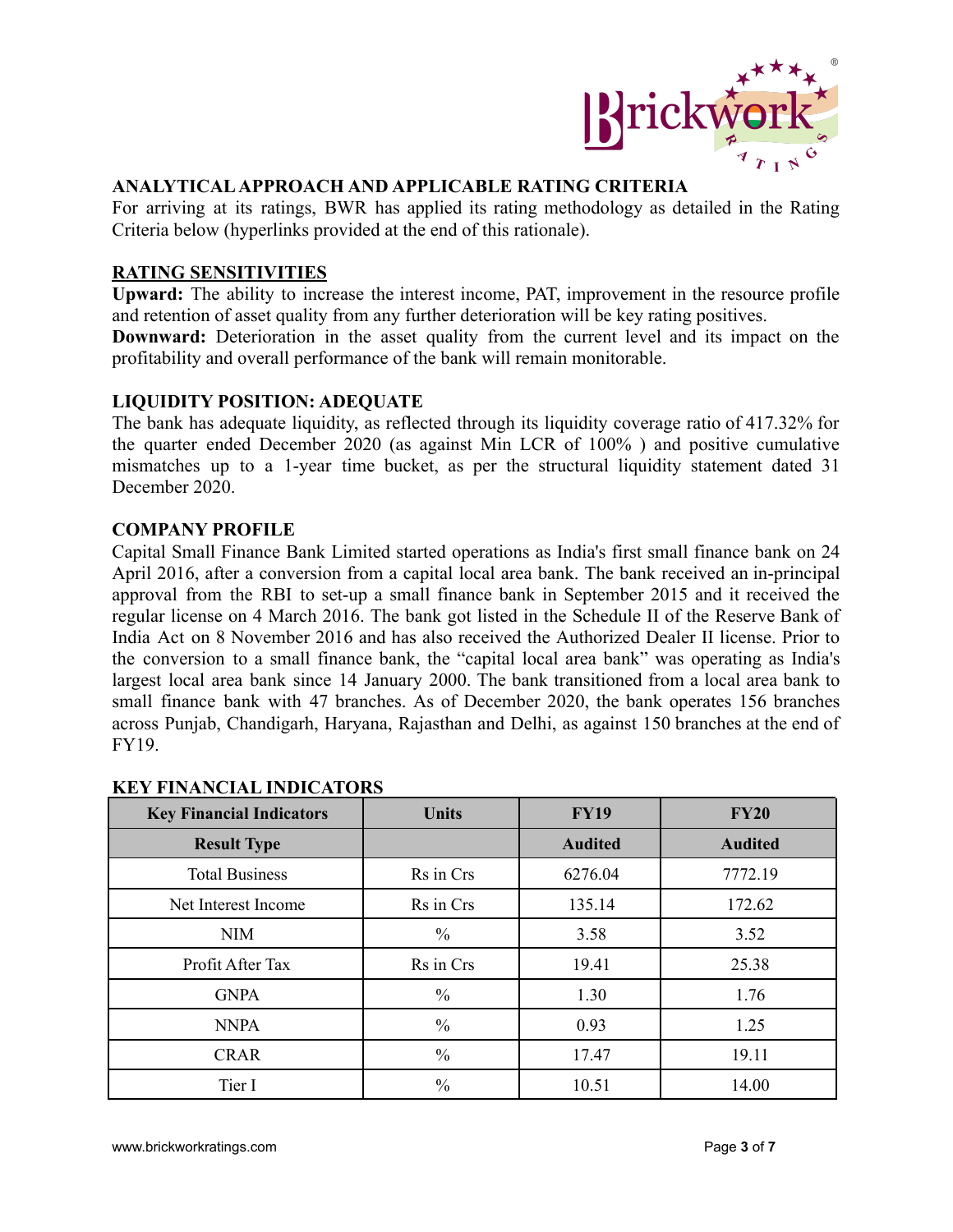

# **KEY COVENANTS OF THE INSTRUMENT/FACILITY RATED: NIL**

#### **NON-COOPERATION WITH PREVIOUS RATING AGENCY IF ANY: NIL**

# **RATING HISTORY FOR THE PREVIOUS THREE YEARS [including withdrawal & suspended]**

| S.<br>N <sub>0</sub> | Name of<br><b>Instrument</b><br>Name of<br><b>Instrument</b><br>(NCD/Bank<br>Loan /Non-Fund<br><b>Based facilitates/</b><br>Commercial<br>Paper etc.) | <b>Current Rating (Year T)</b><br><b>Type(Long</b><br><b>Term/Short</b><br>Term) | <b>Amount</b><br><b>Outstanding</b> (<br>Rs. Crs) |                                   | Rating<br>(2021) |  | Date(s) $\&$<br>Rating(S)<br>assigned in<br>year T-1<br>$(1-Apr-20)$ | Chronology of Rating History for the past 3<br>years (Rating Assigned and Press Release<br>date) along with outlook/ Watch, if applicable<br>Date(s) $\&$<br>Rating(s)<br>assigned in<br>Year T-2<br>$(29 \text{ Mar } 19)$ | Dates(s) $\&$<br>Rating(s)<br><b>Assigned</b><br>in<br>Year T-3<br>$(23-Mar-18)$ |
|----------------------|-------------------------------------------------------------------------------------------------------------------------------------------------------|----------------------------------------------------------------------------------|---------------------------------------------------|-----------------------------------|------------------|--|----------------------------------------------------------------------|-----------------------------------------------------------------------------------------------------------------------------------------------------------------------------------------------------------------------------|----------------------------------------------------------------------------------|
| $\mathbf{1}$         | Lower Tier II<br><b>Bonds</b>                                                                                                                         | Long Term                                                                        | 25.00                                             | BWR A+<br>(Stable)                |                  |  | $BWRA+$<br>(Stable)                                                  | $BWRA+$<br>(Stable)                                                                                                                                                                                                         |                                                                                  |
| $\overline{2}$       | <b>Upper Tier II</b><br><b>Bonds</b>                                                                                                                  | Long Term                                                                        | 15.00                                             | $BWRA+$<br>(Stable)               |                  |  | $BWRA+$<br>(Stable)                                                  | $BWRA+$<br>(Stable)                                                                                                                                                                                                         | $BWRA+$<br>(Stable)                                                              |
| $\overline{3}$       | <b>Upper Tier II</b><br><b>Bonds</b>                                                                                                                  | Long Term                                                                        | 25.00                                             | $BWRA+$<br>(Stable)               |                  |  | $BWRA+$<br>(Stable)                                                  | $BWRA+$<br>(Stable)                                                                                                                                                                                                         | $BWRA+$<br>(Stable)                                                              |
| $\overline{4}$       | <b>Upper Tier II</b><br><b>Bonds</b>                                                                                                                  | Long Term                                                                        |                                                   |                                   |                  |  |                                                                      | Withdrawn                                                                                                                                                                                                                   | $BWRA+$<br>(Stable)                                                              |
| 5                    | <b>Additional Tier</b><br>I Bonds                                                                                                                     | Long Term                                                                        |                                                   |                                   |                  |  |                                                                      | Withdrawn                                                                                                                                                                                                                   | <b>BWR A-</b><br>(Stable)                                                        |
|                      | <b>Total</b>                                                                                                                                          |                                                                                  | 65.00                                             | <b>INR Sixty Five Crores only</b> |                  |  |                                                                      |                                                                                                                                                                                                                             |                                                                                  |

#### **COMPLEXITY LEVELS OF THE INSTRUMENTS**

For more information, visit [www.brickworkratings.com/download/ComplexityLevels.pdf](http://www.brickworkratings.com/download/ComplexityLevels.pdf)

#### **Hyperlink/Reference to applicable Criteria**

- 
- **● [General](http://www.brickworkratings.com/download/Criteria-GeneralCriteria.pdf) Criteria ● Banks and Financial [Institutions](http://www.brickworkratings.com/download/Criteria-BanksFinancialInstitutions.pdf)**
- 
- **● Basel III Compliant [Instruments](http://www.brickworkratings.com/download/Criteria-Basel3CompliantInstruments.pdf) ● Complexity levels of the Rated [Instruments](http://www.brickworkratings.com/download/ComplexityLevels.pdf)**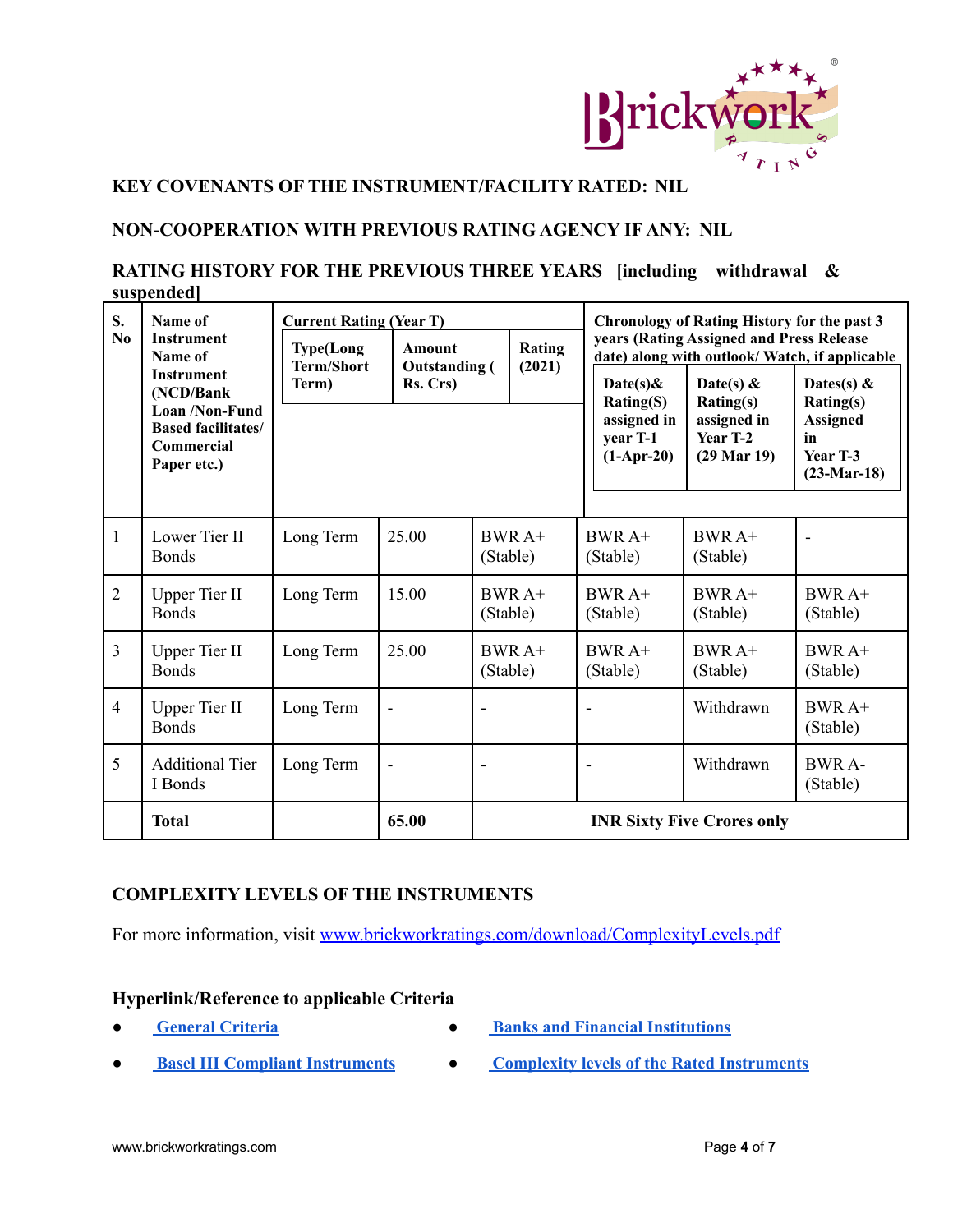

| <b>Analytical Contacts</b>                                                                                                                    |                                                                                                                    |  |  |  |  |
|-----------------------------------------------------------------------------------------------------------------------------------------------|--------------------------------------------------------------------------------------------------------------------|--|--|--|--|
| <b>Praful Kuma Dave</b><br><b>Primary Analyst</b><br>Board: +91 22 2831 1426, +91 22 2831 1439 Ext: 638<br>Prafulkumar.d@brickworkratings.com | <b>Anil Patwardhan</b><br><b>Sr. Director – Ratings</b><br>Board:022 6745 6660 Ext:<br>anil.p@brickworkratings.com |  |  |  |  |
| 1-860-425-2742                                                                                                                                | media@brickworkratings.com                                                                                         |  |  |  |  |

# **Capital Small Finance Bank Ltd.**

# **ANNEXURE I**

# **Details of Bank Loan Facilities rated by BWR: NA**

# **ANNEXURE II**

#### **INSTRUMENT (Bonds) DETAILS**

| <b>Instrument</b>                    | <b>Issue Date</b>  | Amount<br>Rs. Crs. | <b>Coupon Rate</b>         | <b>Maturity Date</b> | <b>ISIN Particulars</b> |
|--------------------------------------|--------------------|--------------------|----------------------------|----------------------|-------------------------|
| Lower Tier II<br><b>Bonds</b>        | $31$ -Mar-<br>2019 | 25.00              | 10.00 payable<br>quarterly | 31-Mar-2029          | INE646H08129            |
| <b>Upper Tier II</b><br><b>Bonds</b> | $31-Mar-$<br>2015  | 15.00              | 11.75 payable<br>Annually  | 31-Mar-2030          | INE646H08012            |
| <b>Upper Tier II</b><br><b>Bonds</b> | $30-Mar-$<br>2016  | 25.00              | 11.75 payable<br>Annually  | 30-Mar-2031          | INE646H08020            |
|                                      | <b>Total</b>       | 65.00              |                            |                      |                         |

#### **ANNEXURE III**

**List of entities consolidated: NA**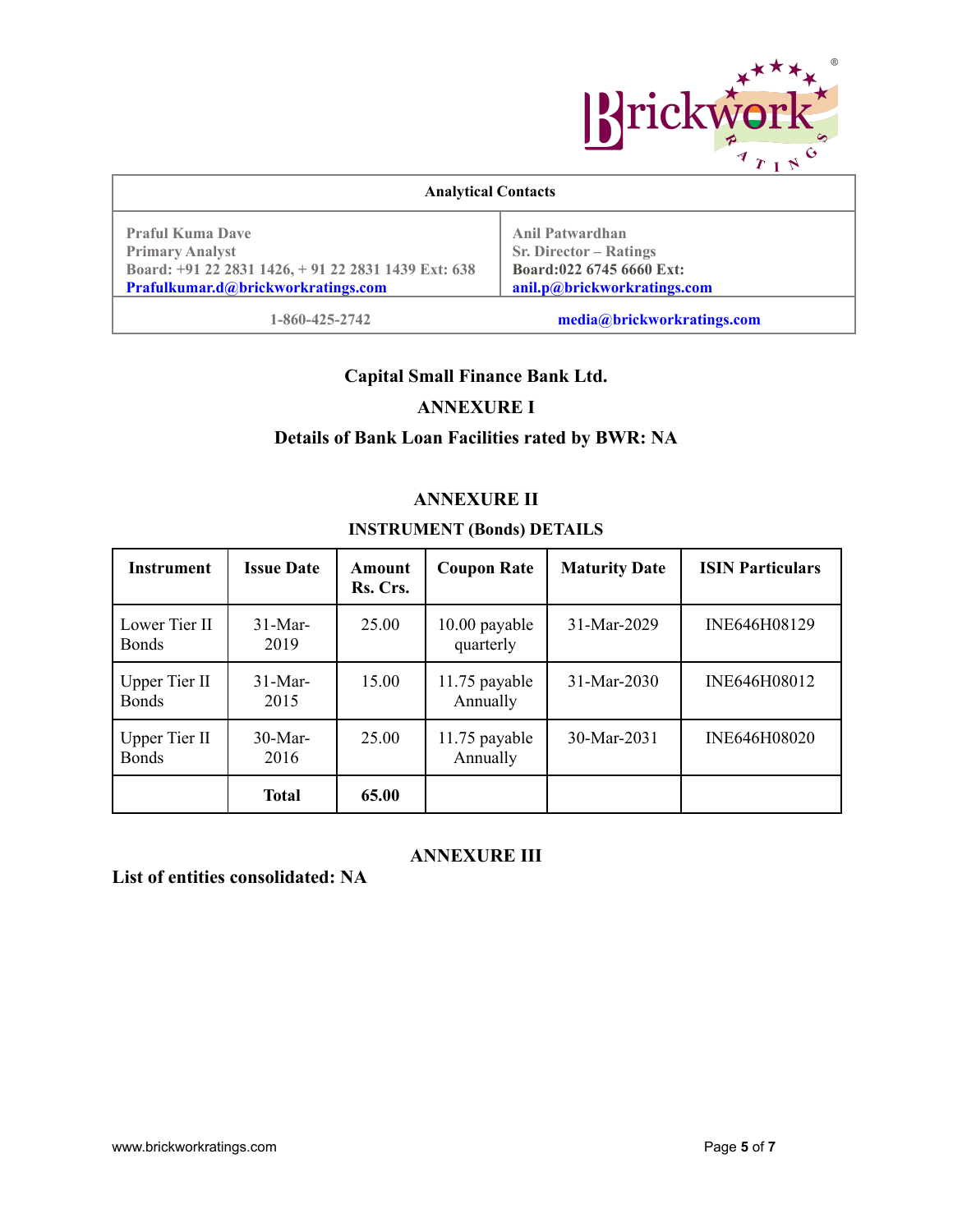

#### **For print and digital media**

The Rating Rationale is sent to you for the sole purpose of dissemination through your print, digital or electronic media. While it may be used by you acknowledging credit to BWR, please do not change the wordings in the rationale to avoid conveying a meaning different from what was intended by BWR. BWR alone has the sole right of sharing (both direct and indirect) its rationales for consideration or otherwise through any print or electronic or digital media.

**About Brickwork Ratings** : Brickwork Ratings (BWR), a Securities and Exchange Board of India [SEBI] registered Credit Rating Agency and accredited by Reserve Bank of India [RBI], offers credit ratings of Bank Loan, Non- convertible / convertible / partially convertible debentures and other capital market instruments and bonds, Commercial Paper, perpetual bonds, asset-backed and mortgage-backed securities, partial guarantees and other structured / credit enhanced debt instruments, Security Receipts, Securitisation Products, Municipal Bonds, etc. BWR has rated over 11,400 medium and large corporates and financial institutions' instruments. BWR has also rated NGOs, Educational Institutions, Hospitals, Real Estate Developers, Urban Local Bodies and Municipal Corporations. BWR has Canara Bank, a leading public sector bank, as one of the promoters and strategic partner. BWR has its corporate office in Bengaluru and a country-wide presence with its offices in Ahmedabad, Chandigarh, Chennai, Hyderabad, Kolkata, Mumbai and New Delhi along with representatives in 150+ locations.

**DISCLAIMER :** Brickwork Ratings India Pvt. Ltd. (BWR), a Securities and Exchange Board of India [SEBI] registered Credit Rating Agency and accredited by the Reserve Bank of India [RBI], offers credit ratings of Bank Loan facilities, Non- convertible / convertible / partially convertible debentures and other capital market instruments and bonds, Commercial Paper, perpetual bonds, asset-backed and mortgage-backed securities, partial guarantees and other structured / credit enhanced debt instruments, Security Receipts, Securitisation Products, Municipal Bonds, etc. [hereafter referred to as "Instruments"]. BWR also rates NGOs, Educational Institutions, Hospitals, Real Estate Developers, Urban Local Bodies and Municipal Corporations.

BWR wishes to inform all persons who may come across Rating Rationales and Rating Reports provided by BWR that the ratings assigned by BWR are based on information obtained from the issuer of the instrument and other reliable sources, which in BWR's best judgement are considered reliable. The Rating Rationale / Rating Report & other rating communications are intended for the jurisdiction of India only. The reports should not be the sole or primary basis for any investment decision within the meaning of any law or regulation (including the laws and regulations applicable in Europe and also the USA).

BWR also wishes to inform that access or use of the said documents does not create a client relationship between the user and BWR.

The ratings assigned by BWR are only an expression of BWR's opinion on the entity / instrument and should not in any manner be construed as being a recommendation to either, purchase, hold or sell the instrument.

BWR also wishes to abundantly clarify that these ratings are not to be considered as an investment advice in any jurisdiction nor are they to be used as a basis for or as an alternative to independent financial advice and judgement obtained from the user's financial advisors. BWR shall not be liable to any losses incurred by the users of these Rating Rationales, Rating Reports or its contents. BWR reserves the right to vary, modify, suspend or withdraw the ratings at any time without assigning reasons for the same.

BWR's ratings reflect BWR's opinion on the day the ratings are published and are not reflective of factual circumstances that may have arisen on a later date. BWR is not obliged to update its opinion based on any public notification, in any form or format although BWR may disseminate its opinion and analysis when deemed fit.

Neither BWR nor its affiliates, third party providers, as well as the directors, officers, shareholders, employees or agents (collectively, "**BWR Party**") guarantee the accuracy, completeness or adequacy of the Ratings, and no BWR Party shall have any liability for any errors, omissions, or interruptions therein, regardless of the cause, or for the results obtained from the use of any part of the Rating Rationales or Rating Reports. Each BWR Party disclaims all express or implied warranties, including, but not limited to, any warranties of merchantability, suitability or fitness